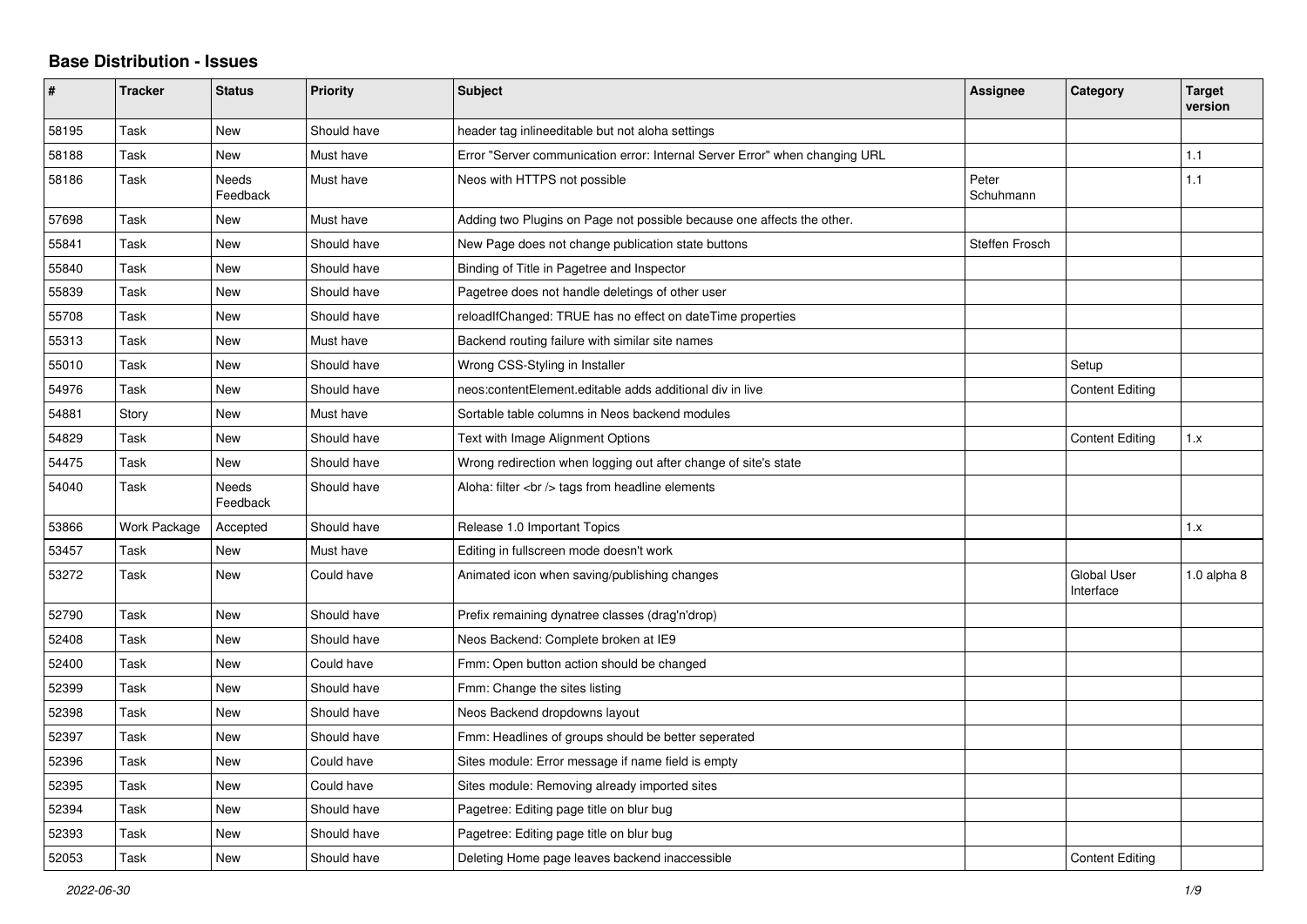| $\pmb{\#}$ | <b>Tracker</b> | <b>Status</b> | <b>Priority</b> | <b>Subject</b>                                                                          | <b>Assignee</b>              | Category                        | <b>Target</b><br>version |
|------------|----------------|---------------|-----------------|-----------------------------------------------------------------------------------------|------------------------------|---------------------------------|--------------------------|
| 52020      | Task           | Accepted      | Should have     | clean up Node Structure between TYPO3 Neos and TYPO3.Neos.NodeTypes                     | Sebastian<br>Kurfuerst       | <b>Content Repository</b>       | 1.0 beta 1               |
| 51927      | Task           | Accepted      | Must have       | Node type structure                                                                     |                              | Content Repository   1.0 beta 1 |                          |
| 51343      | Task           | <b>New</b>    | Should have     | Add reasonable test coverage for PluginImplementation                                   |                              |                                 |                          |
| 50385      | Task           | New           | Must have       | Folder node types                                                                       |                              |                                 | $1.0$ beta $1$           |
| 50191      | Story          | Accepted      | Should have     | As an integrator I want an extensible way of including JavaScript and CSS               | Christopher<br><b>Hlubek</b> |                                 | 1.0 beta 1               |
| 49958      | Task           | New           | Should have     | Clicking the page reloads the inspector even if the page is already selected            |                              |                                 | $1.0$ beta $1$           |
| 49957      | Task           | New           | Should have     | Selecting a parent element doesn't change the content breadcrumb                        |                              |                                 | 1.0 beta 1               |
| 49954      | Task           | New           | Must have       | If a user is logged out redirect to login screen after failed AJAX request              |                              |                                 | 1.0 beta 1               |
| 49952      | Task           | <b>New</b>    | Should have     | Folder node types                                                                       |                              |                                 | 1.0 beta 1               |
| 49951      | Task           | New           | Should have     | Node structure / layout                                                                 |                              |                                 | 1.0 beta 1               |
| 49943      | Work Package   | Accepted      | Should have     | Security                                                                                | Andreas<br>Förthner          |                                 | $1.0$ beta $1$           |
| 49595      | Task           | New           | Should have     | Neos setup does not check for required php-gd module                                    |                              |                                 |                          |
| 49385      | Work Package   | Accepted      | Must have       | Release Flow 2.0 stable                                                                 | <b>Robert Lemke</b>          |                                 | $1.0$ beta $1$           |
| 49014      | Task           | <b>New</b>    | Should have     | Detect prototype copying leading to a loop                                              |                              |                                 | 1.0 beta 1               |
| 48526      | Task           | Accepted      | Should have     | evaluate use of graph databases as high-performance store                               | Sebastian<br>Kurfuerst       | <b>Content Repository</b>       |                          |
| 48525      | Work Package   | New           | Should have     | [WIP] TYPO3CR Scalability and consistence                                               |                              |                                 |                          |
| 48368      | Task           | Accepted      | Should have     | Behat tests for Page Tree                                                               | Markus<br>Goldbeck           |                                 |                          |
| 48367      | Work Package   | New           | Should have     | [WIP] End-To-End Testing of Neos with Behat                                             |                              |                                 | 1.0 beta 1               |
| 48358      | Task           | New           | Should have     | get rid of window.plupload, window.Chosen, window.AbstractChosen etc,<br>window.GENTICS | Sebastian<br>Kurfuerst       |                                 |                          |
| 48357      | Task           | New           | Should have     | get rid of window.Ember                                                                 | Sebastian<br>Kurfuerst       |                                 |                          |
| 48352      | Task           | New           | Should have     | Aloha loading does not always work reliably                                             |                              |                                 | $1.0$ beta $1$           |
| 48334      | Task           | New           | Should have     | (maybe) re-introduce "development mode indicator" in topToolbarTemplate                 |                              |                                 |                          |
| 48333      | Task           | <b>New</b>    | Should have     | Clean up Content/Application and Content/ContentModule                                  |                              |                                 | 1.0 beta 1               |
| 48329      | Task           | New           | Should have     | Remove leftover window.T3                                                               |                              |                                 | 1.0 beta 1               |
| 48328      | Task           | Accepted      | Should have     | Rename JavaScript to new structure                                                      | Aske Ertmann                 |                                 | 1.0 beta 1               |
| 48291      | Task           | Accepted      | Should have     | Redirect management for moved pages                                                     | <b>Tim Kandel</b>            | <b>Content Rendering</b>        | 1.0 beta 1               |
| 48278      | Task           | New           | Must have       | Add "Find" FlowQuery operation                                                          |                              | General / Project               | 1.0 beta 1               |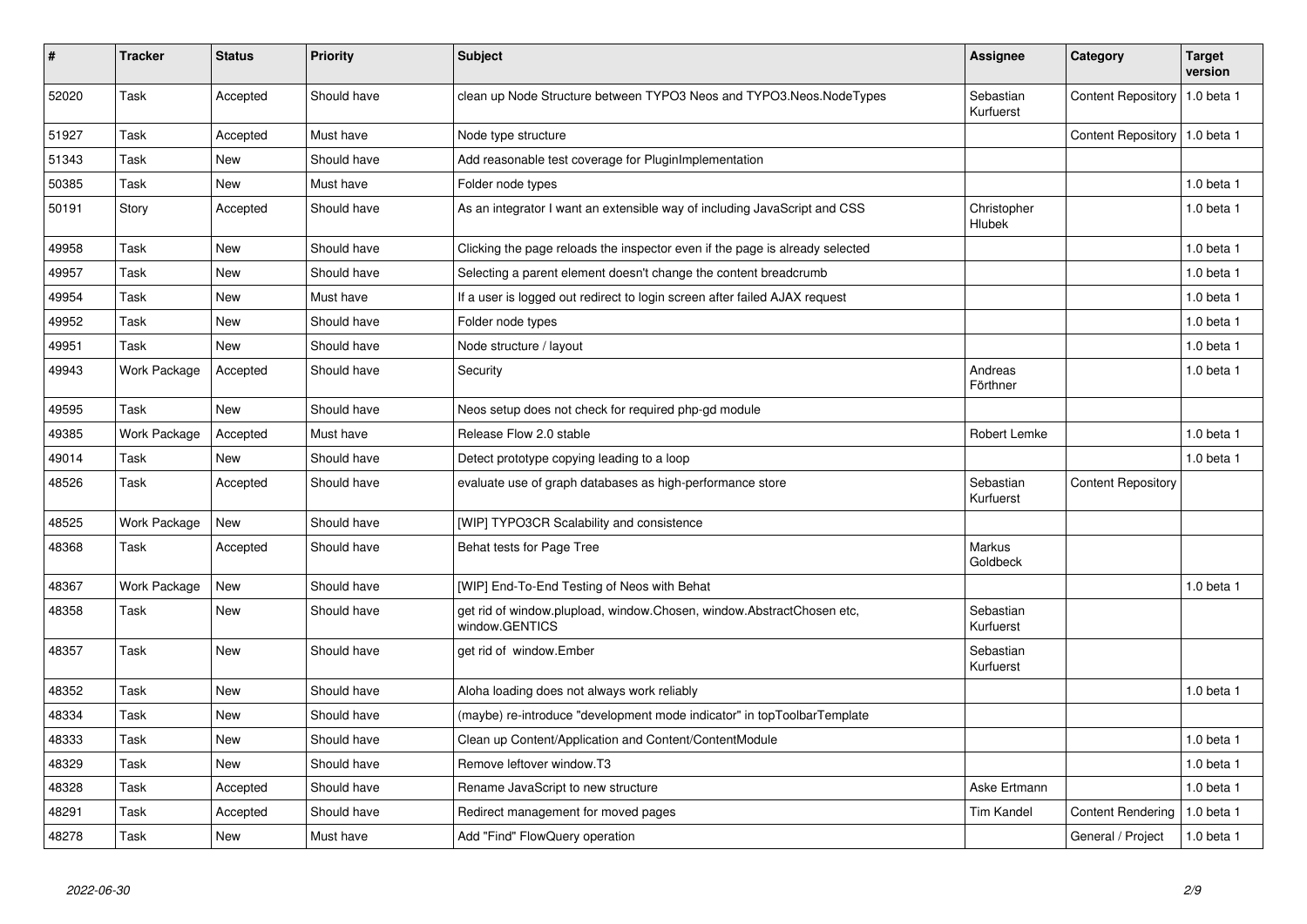| #     | <b>Tracker</b> | <b>Status</b> | <b>Priority</b> | <b>Subject</b>                                                  | <b>Assignee</b>        | Category                 | <b>Target</b><br>version |
|-------|----------------|---------------|-----------------|-----------------------------------------------------------------|------------------------|--------------------------|--------------------------|
| 48275 | Work Package   | New           | Should have     | TypoScript consistency                                          | Sebastian<br>Kurfuerst | General / Project        | 1.0 beta 1               |
| 48271 | Task           | <b>New</b>    | Should have     | General security                                                |                        |                          | 1.0 beta 1               |
| 48241 | Task           | New           | Should have     | Create sandboxed Jenkins testing environment                    | Robert Lemke           |                          |                          |
| 48239 | Task           | <b>New</b>    | Could have      | Backend interface color distinction                             |                        |                          | 1.1                      |
| 48238 | <b>Task</b>    | <b>New</b>    | Could have      | Alert user when logging out with unpublished nodes              |                        |                          | 1.0 beta 1               |
| 48143 | Task           | New           | Should have     | Include commands as search results.                             |                        |                          | $1.1$                    |
| 48142 | Task           | <b>New</b>    | Should have     | Search field/results                                            |                        |                          | 1.1                      |
| 48140 | Task           | <b>New</b>    | Should have     | Tips                                                            |                        |                          | $1.1$                    |
| 48080 | Task           | Accepted      | Should have     | Breadcrumb                                                      |                        |                          | 1.0 beta 1               |
| 48078 | Task           | Accepted      | Should have     | Fullscreen mode toggle                                          | Sebastian<br>Kurfuerst |                          | 1.0 beta 1               |
| 48077 | Task           | <b>New</b>    | Should have     | Language selection                                              | Rasmus<br>Skjoldan     |                          | 1.1                      |
| 48076 | Task           | Accepted      | Should have     | Wireframe mode toggle                                           | Rasmus<br>Skjoldan     |                          |                          |
| 48075 | <b>Task</b>    | Accepted      | Should have     | Context bar                                                     |                        |                          |                          |
| 48069 | Task           | New           | Should have     | Make node migration more user friendly                          | Christian Müller       |                          | 1.1                      |
| 47905 | Work Package   | New           | Should have     | Perfection the Party and Account Management Module              | Adrian Föder           | Administration           |                          |
| 47895 | Work Package   | New           | Could have      | Taxonomy solution                                               |                        |                          |                          |
| 47023 | Work Package   | Accepted      | Could have      | Global user interface                                           | Aske Ertmann           | Global User<br>Interface | 1.0 beta 1               |
| 46526 | Story          | New           | Should have     | Media/Scheme aware URL handler                                  |                        |                          |                          |
| 45758 | Story          | Accepted      | Should have     | Provide a way to control escaping of content through TypoScript | Sebastian<br>Kurfuerst | <b>Content Rendering</b> | 1.0 beta 1               |
| 45584 | Work Package   | New           | Should have     | Access Control for TYPO3CR Nodes (Concept)                      |                        |                          | 1.1                      |
| 45540 | Work Package   | New           | Should have     | [EPIC] Search                                                   |                        |                          | 1.1                      |
| 45539 | Work Package   | <b>New</b>    | Should have     | [EPIC] Mangement view                                           |                        |                          | 1.1                      |
| 45501 | Task           | New           | Should have     | Image Metadata in ContentEditing should be cached               |                        |                          |                          |
| 45455 | Epic           | New           | Could have      | Different tree types (nodes)                                    |                        |                          | 1.1                      |
| 45453 | Task           | New           | Must have       | Concept of launcher/search/dashboard/module tabs                |                        | General / Project        | $1.1$                    |
| 45410 | Work Package   | New           | Should have     | [WIP] TypoScript Debugger (Community)                           |                        |                          |                          |
| 45408 | Work Package   | Accepted      | Should have     | Frontend / Page Cache                                           | Robert Lemke           | General / Project        | 1.0 beta 1               |
| 45400 | Work Package   | New           | Should have     | [WIP] Developer Toolbar (Community)                             |                        |                          |                          |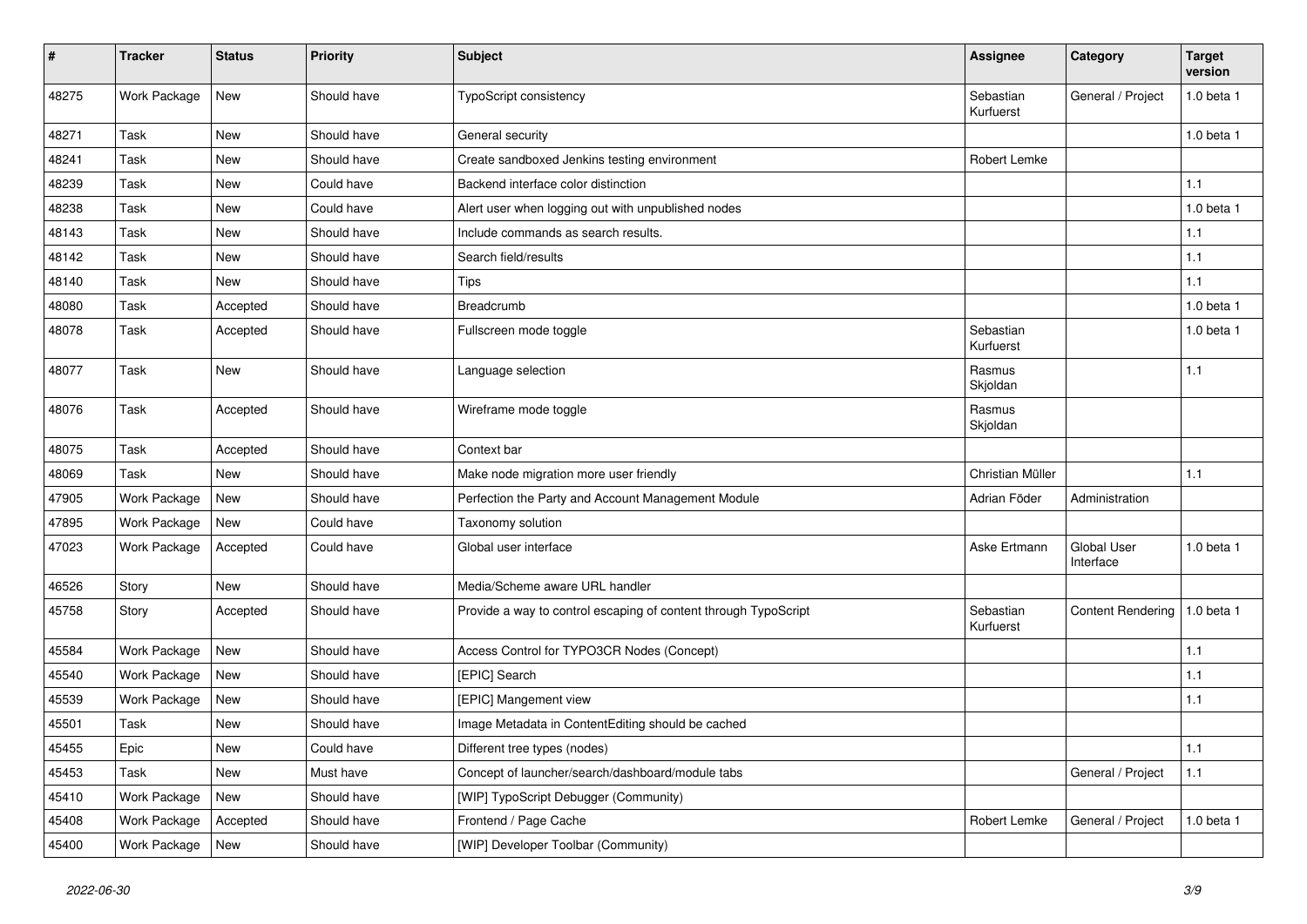| ∦     | <b>Tracker</b> | <b>Status</b> | <b>Priority</b> | <b>Subject</b>                                                                                            | <b>Assignee</b>        | Category                        | <b>Target</b><br>version   |
|-------|----------------|---------------|-----------------|-----------------------------------------------------------------------------------------------------------|------------------------|---------------------------------|----------------------------|
| 45310 | Story          | <b>New</b>    | Should have     | Implement enhanced @position syntax known from TypoScript also in the property panel<br>inspector editors |                        | <b>Content Editing</b>          | 1.0 beta 1                 |
| 45217 | Work Package   | <b>New</b>    | Should have     | [WIP][Assignee missing] External & internal link support                                                  |                        |                                 | 1.0 beta 1                 |
| 45099 | Story          | <b>New</b>    | Should have     | As a user I want the Ui to handle an expired session correctly                                            |                        |                                 | 1.0 beta 1                 |
| 45049 | Task           | New           | Should have     | Remove dependency on midgardNotifications                                                                 |                        |                                 |                            |
| 45038 | Task           | <b>New</b>    | Could have      | [DEMOSITE] Design that doesnt blend in as well                                                            |                        | General / Project               |                            |
| 45037 | Task           | New           | Should have     | [DEMOSITE] Link to be from frontpage                                                                      |                        | General / Project               | 1.0 beta 1                 |
| 45035 | Task           | New           | Could have      | 'First visit' guide                                                                                       |                        | <b>Global User</b><br>Interface |                            |
| 45025 | Work Package   | <b>New</b>    | Should have     | [WIP] Create minimal publishing workflow                                                                  | Robert Lemke           |                                 |                            |
| 45023 | Work Package   | Accepted      | Should have     | Make complex, interactive custom content types possible                                                   |                        | <b>Content Editing</b>          | 1.0 beta 1                 |
| 45021 | Work Package   | <b>New</b>    | Should have     | [WIP] [ASSIGNEE MISSING] Cross Browser Compatibility                                                      |                        | <b>Content Editing</b>          | 1.0 beta 1                 |
| 45019 | Work Package   | <b>New</b>    | Should have     | [WIP] Real-World Error Reporting                                                                          |                        |                                 |                            |
| 45011 | Story          | <b>New</b>    | Could have      | Make user settings changeable in the Neos backend                                                         |                        |                                 |                            |
| 45009 | Work Package   | New           | Should have     | [EPIC] mobile phone version of content editing                                                            |                        |                                 |                            |
| 45004 | Work Package   | Accepted      | Must have       | Write TYPO3 Neos Integrator Guide                                                                         | Karsten<br>Dambekalns  | Documentation                   | 1.0 beta 1                 |
| 45003 | Work Package   | Accepted      | Should have     | Media Browser                                                                                             | Christian Müller       | <b>Content Editing</b>          | 1.0 beta 1                 |
| 44989 | Task           | <b>New</b>    | Could have      | Make Section/ContentCollection subclassable                                                               |                        | <b>Content Editing</b>          | 1.1                        |
| 44981 | Story          | <b>New</b>    | Should have     | Rename Node Types to final names                                                                          |                        | <b>Content Repository</b>       | Sprint<br>February<br>2013 |
| 44980 | Story          | <b>New</b>    | Should have     | Show activity stream of changed content in Launch Bar                                                     |                        |                                 | 1.1                        |
| 44979 | Story          | New           | Should have     | Implement Frontend user / group concept                                                                   |                        |                                 | 1.1                        |
| 44978 | Story          | <b>New</b>    | Should have     | Multi-Device Content                                                                                      |                        |                                 | 1.1                        |
| 44977 | Story          | New           | Must have       | TYPO3 Flow (Backend) speed optimization                                                                   |                        |                                 | 1.0 beta 1                 |
| 44975 | Story          | Accepted      | Must have       | Implement module listing for Launch Bar, and fix search                                                   | Christopher<br>Hlubek  | <b>Content Editing</b>          | 1.0 beta 1                 |
| 44971 | Work Package   | Accepted      | Should have     | <b>TYPO3 Neos API Definition</b>                                                                          | Sebastian<br>Kurfuerst | Documentation                   | 1.0 beta 1                 |
| 44970 | Story          | New           | Must have       | Define Neos 1.0 API                                                                                       | Robert Lemke           | Documentation                   | $1.0$ beta $1$             |
| 44969 | Story          | New           | Should have     | Document Two-Tree Localization Approach                                                                   |                        | Documentation                   | 1.0 beta 1                 |
| 44957 | Story          | New           | Should have     | Reliable clipboard and content element handles                                                            |                        |                                 | Sprint<br>February<br>2013 |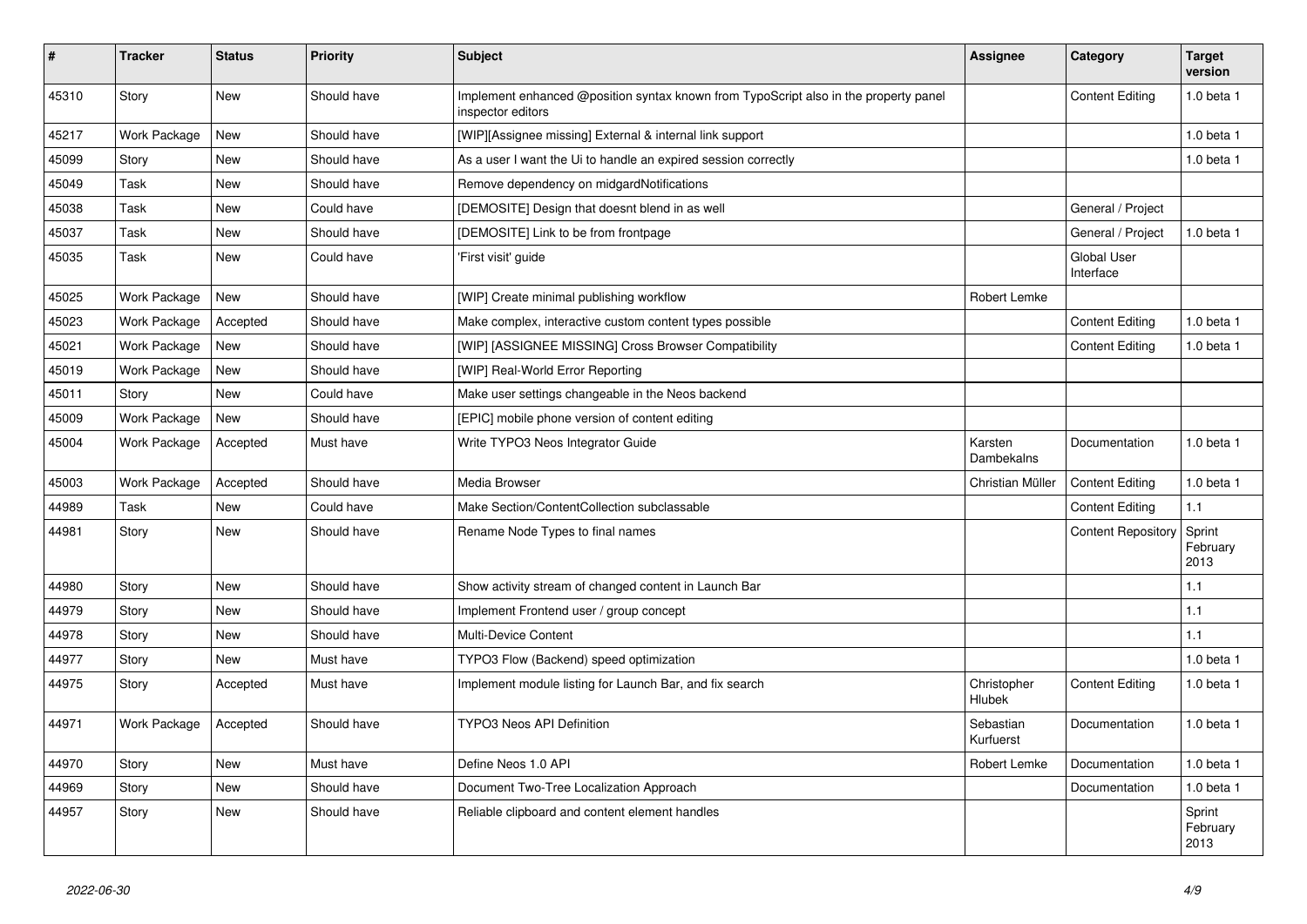| #     | <b>Tracker</b> | <b>Status</b>     | <b>Priority</b> | Subject                                                                                                                      | Assignee               | Category                 | <b>Target</b><br>version   |
|-------|----------------|-------------------|-----------------|------------------------------------------------------------------------------------------------------------------------------|------------------------|--------------------------|----------------------------|
| 44932 | Story          | Needs<br>Feedback | Should have     | Update TYPO3CR Node Type Names according to concept                                                                          |                        |                          | Sprint<br>February<br>2013 |
| 44930 | Task           | Accepted          | Must have       | Check if parts marked as widget need HTML markup changes                                                                     | <b>Patrick Broens</b>  |                          | Sprint<br>February<br>2013 |
| 44929 | Task           | Accepted          | Must have       | Define roles for widgets                                                                                                     | <b>Patrick Broens</b>  |                          | Sprint<br>February<br>2013 |
| 44927 | Task           | Accepted          | Must have       | Define roles for document structure                                                                                          | <b>Patrick Broens</b>  |                          | Sprint<br>February<br>2013 |
| 44926 | Task           | Accepted          | Must have       | Define roles for navigational landmarks                                                                                      | <b>Patrick Broens</b>  |                          | Sprint<br>February<br>2013 |
| 44925 | Task           | <b>New</b>        | Should have     | Change the styling of Blog Posts with Expose to match the current styling                                                    | <b>Marc Neuhaus</b>    |                          | Sprint<br>February<br>2013 |
| 44924 | Task           | Accepted          | Should have     | Change the Post List view to use Expose                                                                                      | Marc Neuhaus           |                          | Sprint<br>February<br>2013 |
| 44923 | Story          | New               | Should have     | Multi-Lingual User Interface                                                                                                 |                        |                          | 1.1                        |
| 44921 | Story          | Accepted          | Should have     | Decide TypoScript and TYPO3CR Naming                                                                                         | Sebastian<br>Kurfuerst | <b>Content Rendering</b> | Sprint<br>February<br>2013 |
| 44919 | Story          | Accepted          | Should have     | Use Expose for listing BlogPost-Nodes in Frontend                                                                            | Marc Neuhaus           | <b>Content Rendering</b> | Sprint<br>February<br>2013 |
| 44916 | Story          | <b>New</b>        | Should have     | Explore: Usage of Touch Screens for Neos                                                                                     | Patrick Broens         | Content<br>Management    | Sprint<br>February<br>2013 |
| 44913 | Story          | On Hold           | Should have     | RESTful NodeController for easy comment creation                                                                             |                        | Content<br>Management    |                            |
| 44912 | Story          | Accepted          | Must have       | Exploration: Accessible Neos Content Editing Module                                                                          | <b>Patrick Broens</b>  | <b>Content Editing</b>   | Sprint<br>February<br>2013 |
| 42672 | Story          | <b>New</b>        | Should have     | As everybody, I want no JavaScript loading issues (Bugfix story)                                                             |                        |                          |                            |
| 42248 | Task           | <b>New</b>        | Must have       | Move backend includes (JS and CSS) back to Neos package                                                                      |                        |                          |                            |
| 42246 | Task           | New               | Must have       | Use same DOM hierarchy for logged in backend user and public and do not render content<br>editing classes in public frontend |                        |                          |                            |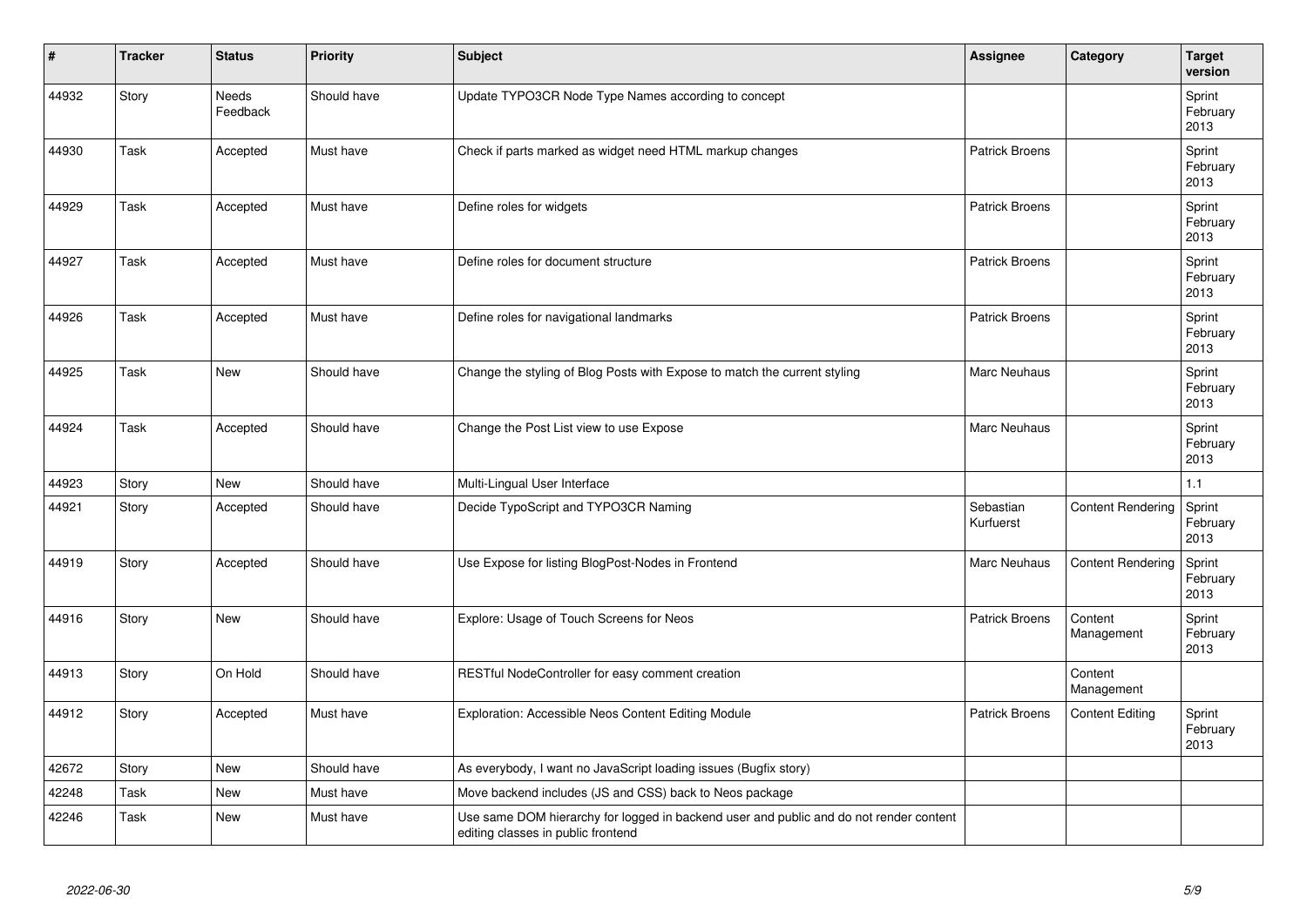| #     | <b>Tracker</b> | <b>Status</b>            | <b>Priority</b> | Subject                                                                                                                                                              | <b>Assignee</b>              | Category                 | <b>Target</b><br>version   |
|-------|----------------|--------------------------|-----------------|----------------------------------------------------------------------------------------------------------------------------------------------------------------------|------------------------------|--------------------------|----------------------------|
| 42220 | Task           | <b>New</b>               | Should have     | "Uncaught ReferenceError: nextAnimation is not defined" javascript error on load (demo<br>package)                                                                   |                              |                          |                            |
| 42216 | Task           | <b>New</b>               | Should have     | Show at least some recognizable content of a node in the inspector panel. Now the header<br>property is used which only works for headlines                          |                              |                          |                            |
| 42206 | Task           | New                      | Should have     | When a content element is hidden based on hiddenBeforeDateTime / hiddenAfterDateTime<br>the hidden CSS should also be applied (so the element should be transparent) |                              |                          |                            |
| 42038 | Task           | New                      | Must have       | Automatic save is not always in sync with content, content could be lost                                                                                             |                              |                          |                            |
| 41973 | Task           | Accepted                 | Should have     | Align button bars for editables on top of the editable border to prevent overlay issues with<br>the content                                                          | Sebastian<br>Kurfuerst       |                          |                            |
| 41931 | Task           | New                      | Should have     | TODO: add the page properties in a more clever way, and only when being in backend                                                                                   |                              | <b>Content Rendering</b> |                            |
| 41892 | Task           | <b>New</b>               | Should have     | Set up an environment for the demo site plus the domain name: neos.demo.typo3.org                                                                                    | Ben van 't Ende              |                          |                            |
| 41878 | Task           | <b>New</b>               | Should have     | extract package management to own package                                                                                                                            |                              |                          |                            |
| 41877 | Task           | New                      | Should have     | Explore: Find a way to include Neos / Flow news via RSS                                                                                                              |                              |                          |                            |
| 41876 | Task           | <b>New</b>               | Should have     | Make Neos UI work with Zurb Foundation (for example)                                                                                                                 |                              |                          |                            |
| 41872 | Task           | New                      | Should have     | Detect if symlinks can be created                                                                                                                                    |                              |                          |                            |
| 41861 | Story          | <b>New</b>               | Should have     | As any user I want a better usability of the backend UI                                                                                                              |                              |                          |                            |
| 41859 | Task           | Accepted                 | Should have     | Create a standard library for common string, array and date functions in EEL                                                                                         | Christopher<br><b>Hlubek</b> |                          |                            |
| 41858 | Story          | <b>New</b>               | Should have     | As an integrator I want a complete feature set in TypoScript and EEL                                                                                                 |                              |                          |                            |
| 41856 | Task           | <b>New</b>               | Should have     | Require the needed graphic modules for the site import and show a warning if the modules<br>are not found                                                            |                              |                          |                            |
| 41855 | Task           | <b>New</b>               | Should have     | Optimize the usability of the site creation wizard                                                                                                                   | <b>Berit Hlubek</b>          |                          |                            |
| 41853 | Story          | New                      | Should have     | As an integrator I want an optimized setup                                                                                                                           |                              |                          |                            |
| 41852 | Task           | <b>New</b>               | Should have     | Add default content styles inside the content elements package.                                                                                                      | <b>Berit Hlubek</b>          |                          |                            |
| 41850 | Story          | <b>New</b>               | Should have     | As an integrator I would like to include default content styles from Neos                                                                                            |                              |                          |                            |
| 41845 | Task           | <b>Needs</b><br>Feedback | Should have     | write chapter on Testing in flow.typo3.org guide (Christian Peters takes over this task)                                                                             | Martin Muzatko               |                          |                            |
| 41838 | Task           | Accepted                 | Should have     | document and update conventions for composer name and package keys                                                                                                   | Christian Jul<br>Jensen      |                          |                            |
| 41821 | Task           | <b>New</b>               | Should have     | discuss how documentation can be improved                                                                                                                            | <b>Berit Hlubek</b>          |                          |                            |
| 41805 | Task           | Accepted                 | Should have     | adjust release process to Composer / create Neos release using release plugin etc                                                                                    | Karsten<br>Dambekalns        |                          | Sprint<br>February<br>2013 |
| 41787 | Task           | New                      | Should have     | change git repositories on git.typo3.org (FLOW3 -> Flow; Neos Name)                                                                                                  |                              |                          |                            |
| 41781 | Task           | Accepted                 | Should have     | set up integration.flow.typo3.org                                                                                                                                    | Karsten<br>Dambekalns        |                          | Sprint<br>February<br>2013 |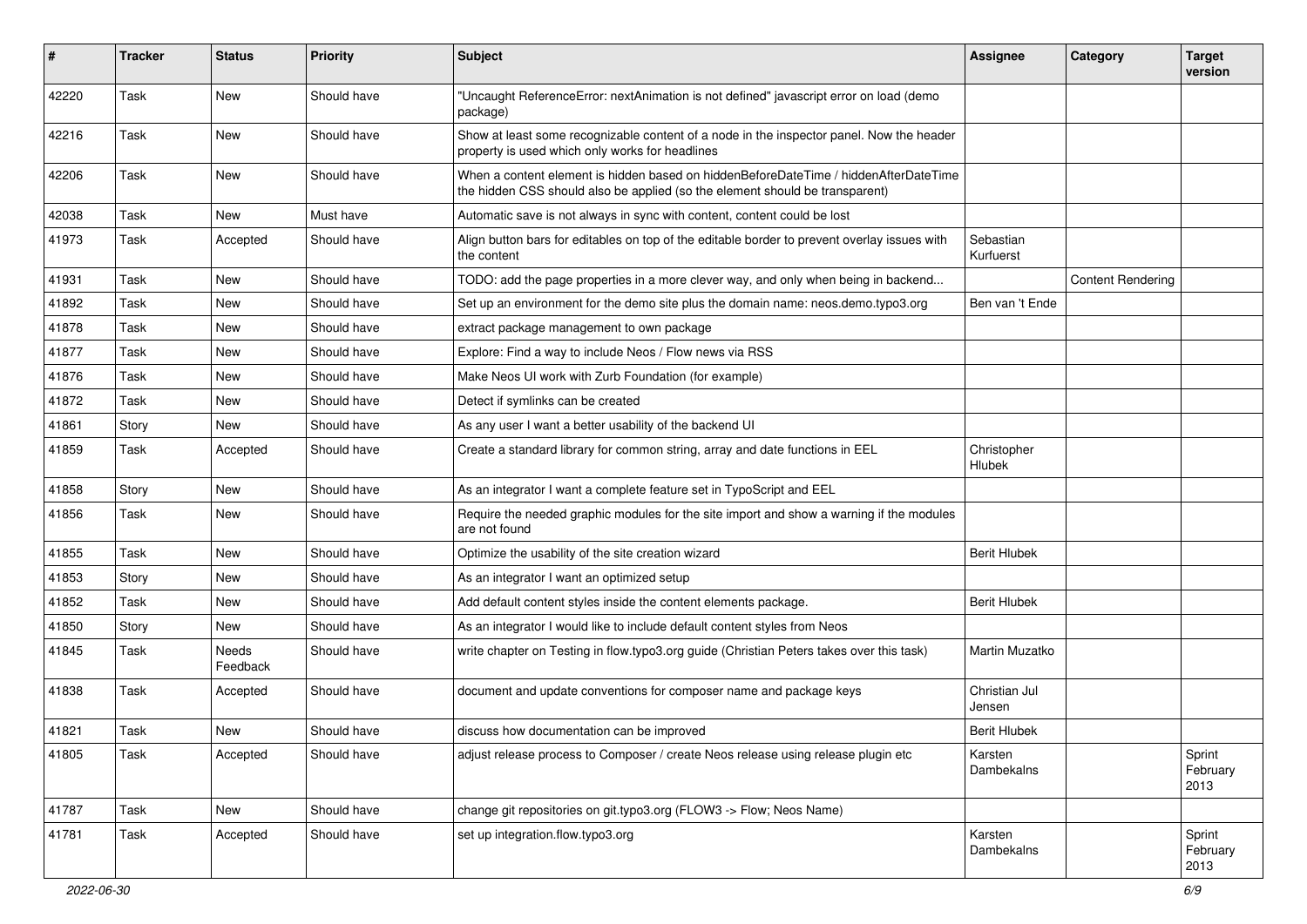| #     | <b>Tracker</b> | <b>Status</b>     | <b>Priority</b> | <b>Subject</b>                                                                                                         | <b>Assignee</b>        | Category      | <b>Target</b><br>version   |
|-------|----------------|-------------------|-----------------|------------------------------------------------------------------------------------------------------------------------|------------------------|---------------|----------------------------|
| 41702 | Story          | <b>New</b>        | Should have     | As an integrator I want to configure read / write access to pages / sections                                           |                        |               |                            |
| 41701 | Story          | New               | Should have     | As a content editor I want to have localization support ('single tree concept')                                        |                        |               | 1.1                        |
| 41700 | Story          | New               | Should have     | As a developer I want to have a reasonable test coverage for JavaScript                                                |                        |               |                            |
| 41687 | Task           | <b>New</b>        | Should have     | ask community to convert Sebastians "Technical Overview to Neos" to documentation in<br>ReST                           |                        |               |                            |
| 41686 | Task           | <b>New</b>        | Should have     | ask community to convert Christians "Developing TYPO3 Neos Website" to tutorial in ReST                                |                        |               |                            |
| 41682 | Task           | Accepted          | Should have     | create a package for flow typo3.org website listing only typo3-flow-* composer packages<br>("mini-TER")                | Marc Neuhaus           |               |                            |
| 41680 | Task           | <b>New</b>        | Should have     | push all packages to packagist, with post-change hook                                                                  |                        |               |                            |
| 41679 | Story          | New               | Should have     | As developer, I want to use packagist.org for all packages                                                             |                        |               |                            |
| 41674 | Task           | New               | Should have     | add guide "profile and debug Flow applications" -> maybe ask othres to write that                                      |                        |               |                            |
| 41673 | Task           | <b>New</b>        | Should have     | add guide "tuning Flow Performance"                                                                                    |                        |               |                            |
| 41672 | Story          | New               | Should have     | as developer, I want to make sure that CSS is cleanly encapsulated (i.e. site CSS does not<br>change the UI css)       |                        |               |                            |
| 41671 | Story          | New               | Should have     | as developer, I want to make sure that jquery and ember is cleanly encapsulated and does<br>not interfere with site JS |                        |               |                            |
| 41670 | Story          | <b>New</b>        | Should have     | as anybody, I want an updated flow and neos website                                                                    |                        |               |                            |
| 41669 | Story          | New               | Should have     | As team member, I want updated deployment working                                                                      |                        |               | Sprint<br>February<br>2013 |
| 41592 | Story          | <b>New</b>        | Could have      | As a backend user I want to have sensible error handling                                                               |                        |               |                            |
| 41586 | Story          | Accepted          | Could have      | write Neos Integrator Guide                                                                                            | Sebastian<br>Kurfuerst | Documentation | $1.0$ beta $1$             |
| 41359 | Task           | Needs<br>Feedback | Should have     | close popovers when clicking anywhere else                                                                             | Sebastian<br>Kurfuerst |               |                            |
| 41355 | Task           | New               | Should have     | activate link-clicking inside texts in preview mode                                                                    | Sebastian<br>Kurfuerst |               |                            |
| 41186 | Story          | <b>New</b>        | Could have      | as a user, I want a clean listing of nodes inside management view                                                      |                        |               | 1.1                        |
| 41172 | Task           | New               | Could have      | Show button bar on hover with slight delay                                                                             |                        |               |                            |
| 41152 | Story          | New               | Could have      | As a content editor, I want to use a page tree which fits into the overall UI                                          |                        |               |                            |
| 41140 | Task           | New               | Could have      | Let client redirect to login page if inactivity timeout was reached.                                                   |                        |               |                            |
| 41116 | Task           | New               | Could have      | textareas in edit form should be made bigger                                                                           |                        |               | 1.1                        |
| 41114 | Story          | New               | Should have     | As a user, I want to insert inline JavaScript in the HTML content elements                                             |                        |               |                            |
| 41112 | Task           | New               | Should have     | use better Content-Type previews                                                                                       | Sebastian<br>Kurfuerst |               | $1.1$                      |
| 41108 | Task           | New               | Should have     | test / update demo/integration server                                                                                  |                        |               |                            |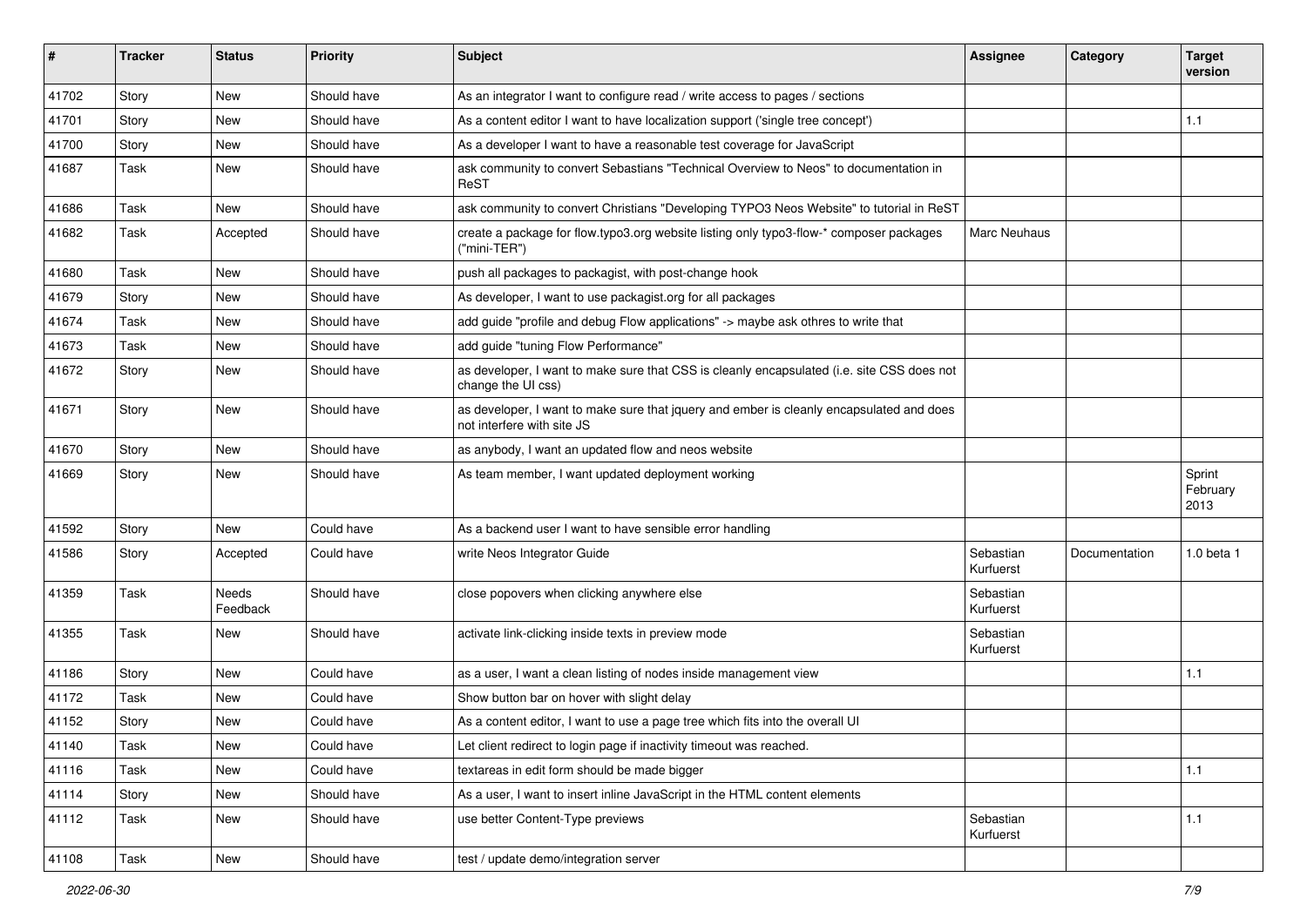| #     | <b>Tracker</b> | <b>Status</b> | <b>Priority</b> | <b>Subject</b>                                                                                            | Assignee         | Category                 | <b>Target</b><br>version |
|-------|----------------|---------------|-----------------|-----------------------------------------------------------------------------------------------------------|------------------|--------------------------|--------------------------|
| 41107 | Story          | <b>New</b>    | Should have     | As a user, I want a working demo site                                                                     |                  |                          |                          |
| 41103 | Story          | New           | Should have     | As everybody, I want the new product name to be used inside Phoenix                                       |                  |                          |                          |
| 41101 | Story          | <b>New</b>    | Could have      | As user, I want a well-working content editing (Bugfix Story)                                             |                  |                          |                          |
| 41100 | Task           | Accepted      | Could have      | Create one-page reference about all available TypoScript objects (nice to have)                           | Christian Müller |                          | 1.0 beta 1               |
| 41099 | Story          | New           | Should have     | As site integrator, I want a API reference for TypoScript objects                                         |                  |                          |                          |
| 41098 | Story          | New           | Should have     | As a developer, I want a clean TypoScript package                                                         |                  |                          |                          |
| 41087 | Task           | New           | Could have      | paste in section pastes AFTER section instead of at first element.                                        |                  |                          |                          |
| 41085 | Story          | <b>New</b>    | Should have     | As an integrator, I want to use the HTML5 "header" element for indicating titles in text                  |                  |                          |                          |
| 40993 | Task           | Accepted      | Could have      | Test whether drag / drop of image onto thumbnail works                                                    |                  |                          |                          |
| 40896 | Task           | New           | Should have     | Fix layout in "create account" setup step                                                                 |                  | Setup                    | Sprint 10<br>(1.0 TP1)   |
| 40764 | Task           | <b>New</b>    | Could have      | Check if we can remove the inject method in the<br>\TYPO3\TYPO3\ViewHelpers\ContentElement\* ViewHelpers  |                  |                          |                          |
| 40725 | Task           | <b>New</b>    | Could have      | display a message in login form if no account exists with a linl to the setup.                            |                  |                          |                          |
| 40717 | Story          | Postponed     | Should have     | Add Launch Bar to other modules (Management, )                                                            |                  |                          |                          |
| 40715 | Task           | Accepted      | Should have     | global overlays should have the same color / transparency                                                 | Martin Muzatko   |                          |                          |
| 40618 | Story          | New           | Should have     | [DISCUSS] As a user, I want to return to the last-used submodule when changing between<br>main modules    |                  |                          |                          |
| 40473 | Epic           | <b>New</b>    | Should have     | Bootstrap based login screen                                                                              |                  |                          |                          |
| 40469 | Story          | <b>New</b>    | Could have      | (low prio) As a user I want to get redirected to setup tool if install is incomplete                      |                  | Setup                    |                          |
| 40336 | Story          | <b>New</b>    | Could have      | As a Site Integrator I want to see a list of rendering issues                                             |                  | <b>Content Rendering</b> | 1.0 beta 1               |
| 40335 | Story          | <b>New</b>    | Should have     | As an Administrator, I want to run FLOW3 CLI commands in the Launch Bar                                   |                  |                          |                          |
| 40334 | Epic           | <b>New</b>    | Should have     | <b>EPIC: Module Overview Pages</b>                                                                        |                  |                          |                          |
| 40332 | Epic           | <b>New</b>    | Should have     | EPIC: Management view content editing                                                                     |                  |                          |                          |
| 40331 | Story          | <b>New</b>    | Should have     | As a Content Manager, I want to create multiple pages at once                                             |                  |                          |                          |
| 40329 | Story          | Postponed     | Should have     | As a content manager, I want to list and edit my Content and Domain Objects inside the<br>Management view |                  |                          | Sprint 10<br>(1.0 TP1)   |
| 40328 | Story          | <b>New</b>    | Should have     | As an administrator I can export selected parts of an existing site to a new site package                 |                  |                          |                          |
| 40326 | Story          | New           | Should have     | As an administrator I can create a new site package using an existing site as template                    |                  |                          |                          |
| 40324 | Story          | <b>New</b>    | Should have     | As a site integrator I can change the title, description & version of an imported site                    |                  |                          |                          |
| 40323 | Story          | <b>New</b>    | Should have     | As an site integrator I can remove an inactive imported site                                              |                  |                          |                          |
| 40322 | Story          | <b>New</b>    | Should have     | As a site integrator I can disable and enable imported sites                                              |                  |                          |                          |
| 40320 | Epic           | New           | Should have     | EPIC: User Interface style and implementation guide                                                       |                  |                          |                          |